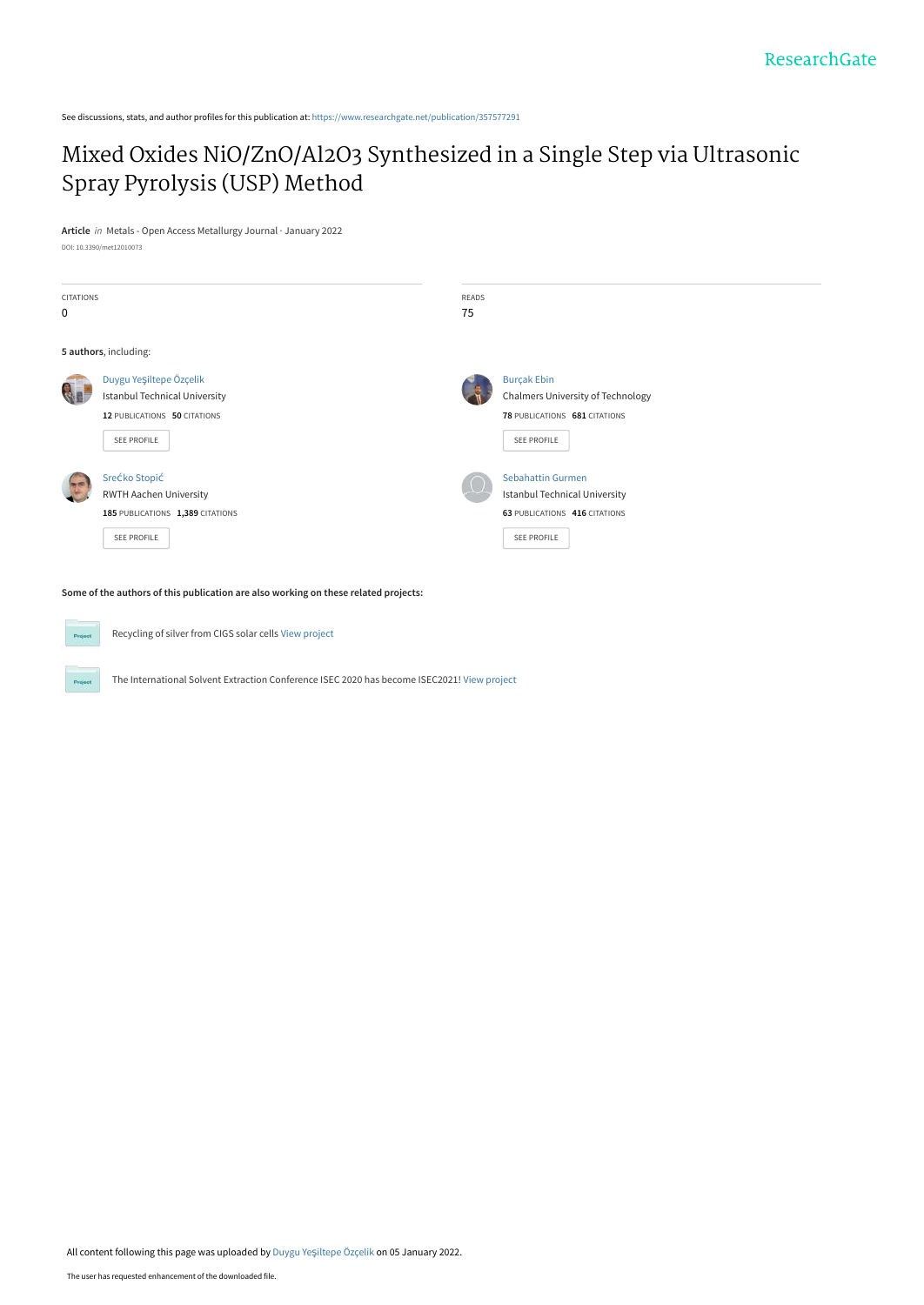



**Duygu Ye¸siltepe Özcelik <sup>1</sup> [,](https://orcid.org/0000-0001-6273-1202) Burçak Ebin <sup>2</sup> [,](https://orcid.org/0000-0002-0737-0835) Srecko Stopic 3,\*, Sebahattin Gürmen [1](https://orcid.org/0000-0002-3830-9041) and Bernd Friedrich [3](https://orcid.org/0000-0002-2934-2034)**

- <sup>1</sup> Department of Metallurgical and Materials Engineering, Faculty of Chemistry and Metallurgy, Ayazağa Campus, Istanbul Technical University, İstanbul 34469, Turkey; yesiltepe15@itu.edu.tr (D.Y.Ö.); gurmen@itu.edu.tr (S.G.)
- <sup>2</sup> Nuclear Chemistry and Industrial Material Recycling, Department of Chemistry and Chemical Engineering, Chalmers University of Technology, S-412 96 Gothenburg, Sweden; burcak@chalmers.se
- <sup>3</sup> Department of Process Metallurgy and Metal Recycling, RWTH Aachen University, 52056 Aachen, Germany; bfriedrich@ime-aachen.de
- **\*** Correspondence: sstopic@ime-aachen.de; Tel.: +49-176-7826-1674

**Abstract:** Mixed oxides have received remarkable attention due to the many opportunities to adjust their interesting structural, electrical, catalytic properties, leading to a better, more useful performance compared to the basic metal oxides. In this study, mixed oxides  $NiO/ZnO/Al_2O_3$  were synthesized in a single step via the ultrasonic spray pyrolysis method using nitrate salts, and the temperature effects of the process were investigated (400, 600, 800 ◦C). The synthesized samples were characterized by means of scanning electron microscopy, energy-dispersive spectroscopy, X-ray diffraction and Raman spectroscopy analyses. The results showed  $\text{Al}_2\text{O}_3$ , NiO–Al $_2\text{O}_3$  and ZnO–Al $_2\text{O}_3$  systems with spinel phases. Furthermore, the Raman peaks supported the coexistence of oxide phases, which strongly impact the overall properties of nanocomposite.

**Keywords:** nanocomposite; ultrasonic spray pyrolysis; mixed oxides; NiAl2O<sub>4</sub>; ZnAl2O<sub>4</sub>

# **1. Introduction**

Nanocomposites are a research hotspot at present, with various applications in dayto-day technologies. A further improvement in properties is achieved when one of the components in the composite is reduced to the nanoscale  $(\sim1-100 \text{ nm})$ . With an increased surface area, and the quantum effects that arise at this scale, this nanocomposite offers better electrical, mechanical, chemical, optical, and magnetic properties. Their melting point and dielectric constant can change when particles reach nanometre sizes [\[1](#page-9-0)[,2\]](#page-9-1). Mixed-oxide nanocomposites are studied due to their potential for an enhanced functional performance in photocatalysis, sensors and other optoelectronic device applications [\[3\]](#page-9-2). The combination of two or more metals in an oxide matrix can produce materials with novel physical and chemical properties, leading to an increased performance in various technological applications [\[4\]](#page-9-3). Among the various mixed oxides, nickel oxide (NiO), zinc oxide (ZnO) and alumina  $(A_1O_3)$  have been a focus in the semiconductor and chemical and petrochemical industry due to their distinguished electronic, magnetic and chemical properties. These mixed metal oxides are widely used in the field of adsorption and catalysis. They are used in many catalytic reactions in chemical and petrochemical industries, including cracking, hydrogenation dehydrogenation, reforming, and dehydration [\[5](#page-9-4)[,6\]](#page-9-5).

NiO is an eco-friendly, stable, low-cost and wide-bandgap material [\[7,](#page-9-6)[8\]](#page-9-7). NiO nanoparticles have been a great candidate for ferroelectric p-type semiconductors with a wide band gap (3.6–4.0 eV). Recently, NiO materials have been used in technological fields such as electrochromic test equipment, supercapacitors, rechargeable lithium ion batteries as electrodes, magnetic recorders, photocatalysts, adsorbents, etc. [\[9\]](#page-9-8). ZnO nanoparticles, which have a large band gap (3.37 eV) and large exciton binding energy of 60 meV at room temperature,



**Citation:** Ye¸siltepe Özcelik, D.; Ebin, B.; Stopic, S.; Gürmen, S.; Friedrich, B. Mixed Oxides NiO/ZnO/Al<sub>2</sub>O<sub>3</sub> Synthesized in a Single Step via Ultrasonic Spray Pyrolysis (USP) Method. *Metals* **2022**, *12*, 73. [https://](https://doi.org/10.3390/met12010073) [doi.org/10.3390/met12010073](https://doi.org/10.3390/met12010073)

Academic Editor: Chang Woo Lee

Received: 20 November 2021 Accepted: 29 December 2021 Published: 2 January 2022

**Publisher's Note:** MDPI stays neutral with regard to jurisdictional claims in published maps and institutional affiliations.



**Copyright:** © 2022 by the authors. Licensee MDPI, Basel, Switzerland. This article is an open access article distributed under the terms and conditions of the Creative Commons Attribution (CC BY) license [\(https://](https://creativecommons.org/licenses/by/4.0/) [creativecommons.org/licenses/by/](https://creativecommons.org/licenses/by/4.0/)  $4.0/$ ).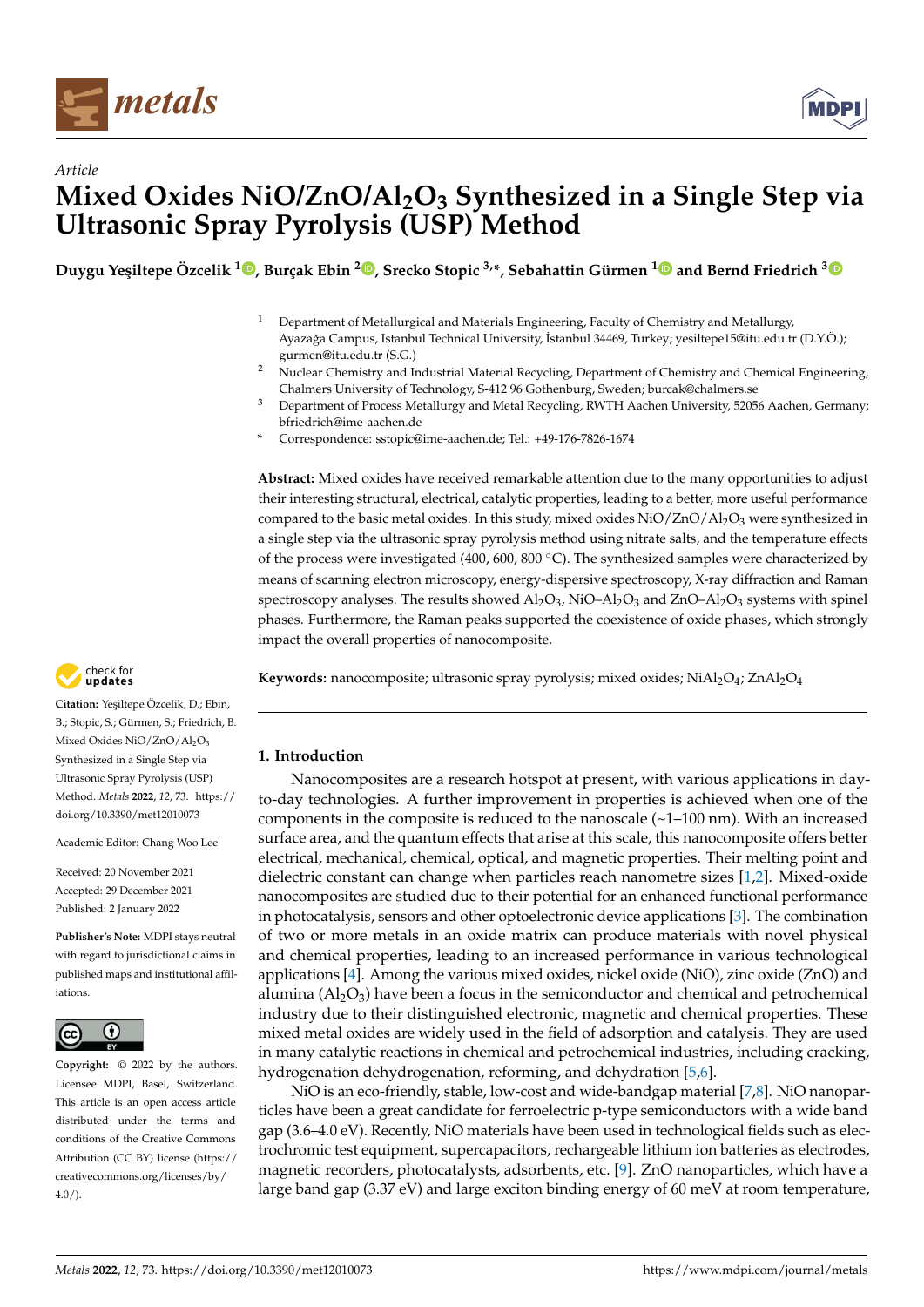have a wide range of uses [\[10\]](#page-9-9). ZnO is of great interest due to its potential applications in various fields, such as gas sensors, biosensors, catalysis, solar batteries and as electronic, piezoelectric and optical devices, as well as in ultraviolet (UV) protection, cosmetics and paints  $[9,11,12]$  $[9,11,12]$  $[9,11,12]$ . Al<sub>2</sub>O<sub>3</sub> has unique properties that made it one of the most important engineering materials of the late twentieth century, including chemical stability, high hardness, and a high melting temperature, which allowed it to be used in many areas, especially in the manufacture of ceramics, refinement, and optics. It is found in several patterns that differ from each other in terms of their crystalline structure and physical and chemical properties, in addition to its various applications  $[13]$ . Al<sub>2</sub>O<sub>3</sub> is one of the most common ceramic materials, used as a catalyst, adsorbent and abrasion-resistant coating [\[14\]](#page-10-1). It is a very important adsorbent, with surface activity species  $(A1^{3+}, O^{2-}, OH^-$  group decomposed and proton defects), and acts as an adsorption center for different gases. In this regard, in the gas-sensing process, Al<sub>2</sub>O<sub>3</sub> increases the adsorption amount of oxygen and the tested gases. Moreover, transition metal oxides deposited on the  $Al_2O_3$  surface have a high dispersion form [\[15\]](#page-10-2). The  $ZnO/Al_2O_3$  nanocomposite is used for UV emission [\[16\]](#page-10-3). Composites from  $\text{Al}_2\text{O}_3$ –NiO systems with spinel-phase nickel aluminate (Ni $\text{Al}_2\text{O}_4$ ) are used as catalysts or precatalysts for steam reformation or as electrode materials in high-temperature fuel cells due to their unusual conductivity [\[17\]](#page-10-4). Zinc aluminate  $(ZnAl<sub>2</sub>O<sub>4</sub>)$ , is a mixed oxide with spinel structure that is currently used as high-temperature material, sensors, electronic and optical materials, and catalyst support  $[18]$ . ZnAl<sub>2</sub>O<sub>4</sub> has a much higher photocatalytic activity than a single oxide [\[19\]](#page-10-6). NiO/ZnO/Al<sub>2</sub>O<sub>3</sub> nanocomposites are used as catalysts in industrial processes such as hydrogenation and dehydrogenation reactions, petroleum refining, deoxygenation,  $CO<sub>2</sub>$  reduction and fuel cells [\[20,](#page-10-7)[21\]](#page-10-8). Other applications, such as protective barriers, electrochromic material and sensors, are also available [\[22\]](#page-10-9).

Two strategies are used in the synthesis of nanomaterials: top-down and bottom-up. In the top-down approach, bulk particulate materials are broken down into smaller and smaller particles. This approach is mostly applicable for solids and dispersed solids. In the bottom-up approach, nanoparticles are built up one atom or molecule at a time. This is applied mostly in the gas or liquid phases. Usually, the nanoparticles obtained by the bottom-up approach are purer and have a better control of particle size and surface chemistry [\[23\]](#page-10-10). Different methods, such as sol-gel, hydrothermal, homogeneous precipitation [\[3\]](#page-9-2), solid-state reaction, sonochemical method and the ultrasonic spray pyrolysis (USP) method, are used to produce nanocomposites [\[2,](#page-9-1)[14\]](#page-10-1). The method selection depends on the ease of the method, the type and properties of the nanocomposite, etc., in its preparation. The growth of controlled-size nanoparticles is an intricate task. The reported methods have many drawbacks, since they need complex equipment, higher processing temperature and a longer reaction time [\[12\]](#page-9-11). The spray pyrolysis method consists of sequential and continuous processes of nebulization, precipitation, pyrolysis, and sintering to construct particles with homogeneous compositions, allowing for the precise control of solid-state reaction output and chemical composition [\[24,](#page-10-11)[25\]](#page-10-12). Compared with the traditional nozzle, an ultrasonicator can nebulize the coating solution into ultra-tiny and foggy droplets between  $1 \mu m$  and  $5 \mu m$  with more homogeneous nano- and submicron particle sizes [\[25\]](#page-10-12). The USP technique is used for its low cost and its simplicity to implement, to fabricate oxide with good qualities [\[26\]](#page-10-13).

Lu et al. [\[27\]](#page-10-14) synthesized a flower-like NiO/ZnO composite by a two-step hydrothermal process, where the NiO nanosheets grew on the surface of the ZnO hexagonal nanorods. Kaur et al. [\[28\]](#page-10-15) developed a gas sensor based on branch-like NiO/ZnO heterostructures. The synthesis process contained the growth of NiO nanowires on a substrate via the vapour– liquid–solid mechanism, and then the formation of ZnO nanowires directly on the former NiO nanowires using the vapour–solid technique. Zhu et al. [\[29\]](#page-10-16) synthesized a hierarchical flower-like NiO/ZnO composite via a one-step hydrothermal approach. The gas-sensing properties of the NiO/ZnO composite were investigated via exposure to different ethanol concentrations at various operating temperatures. Li et al. [\[30\]](#page-10-17) synthesized nanostructured ZnO/NiO microspheres with a nanorods-composed shell and a microsphere yolk via the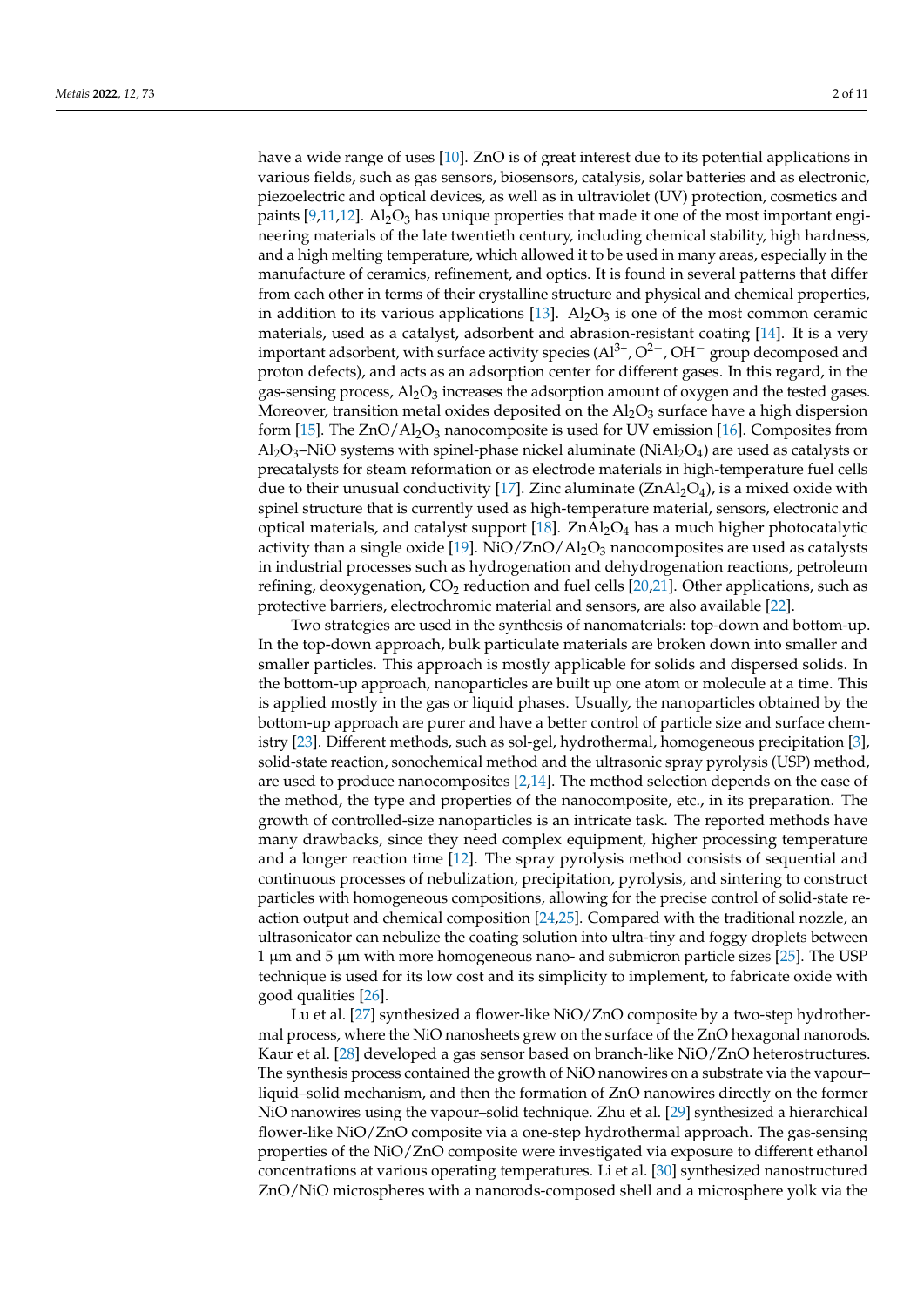controlled calcination treatment of bimetallic organic frameworks in air. Kim et al. [\[31\]](#page-10-18) prepared a three-dimensional (3D) sphere-like structured ZnO–NiO nanocomposites via a simple, one-pot solution process. They investigated the effects of annealing temperatures on the morphological properties of sphere-like structured ZnO–NiO nanocomposites. Ma-hajan et al. [\[32\]](#page-10-19) produced NiO/ZnO composite powder using a solid-state reaction method. The dielectric constant of the composite powder was measured using impedance spectroscopy. From room-temperature dielectric measurements, it was observed that, at 1 kHz frequency, the dielectric constant for ZnO, NiO and NiO/ZnO composite powder was 8.3, 43.9, and 14.9, respectively. Li et al. [\[15\]](#page-10-2) combined NiO and  $\text{Al}_2\text{O}_3$  into one system and investigated the gas-sensing properties of the composite. The activity species on its surface are centers of adsorption for different gases. Lei et al. [\[33\]](#page-10-20) present a facile and low-cost method to synthesize hierarchical porous  $ZnO-Al<sub>2</sub>O<sub>3</sub>$  microspheres through a hydrothermal route. The hierarchical porous  $ZnO-Al<sub>2</sub>O<sub>3</sub>$  composite has a higher adsorption ability compared with pure ZnO and  $Al_2O_3$ . Ullah et al. [\[34\]](#page-10-21) produced ZnO–Al<sub>2</sub>O<sub>3</sub> composite oxides with an improved structure, synthesized by the freeze-drying modified cation–anion couple hydrolysis (CADH) technique and supported by Ni, and it was determined that the desulfurization capacity is high. Li et al. [\[35\]](#page-10-22) compared NiO/ $\gamma$ -Al<sub>2</sub>O<sub>3</sub> nanofibers with TiO<sup>2</sup> nanoparticles, one of the most commonly used photocatalysts. Considering their recyclability and structural integrity, it is understood that  $NiO/\gamma$ –Al<sub>2</sub>O<sub>3</sub> may have practical photocatalyst applications in environmental controls such as air/water pollution.

In this study, mixed oxides  $NiO/ZnO/Al<sub>2</sub>O<sub>3</sub>$  were synthesized via the USP method and a series of tests were conducted to characterize the nanocomposite particles. To the best of our knowledge, it is still a great challenge to utilize a simple and facile route to synthesize the mixed oxide nanocomposite. This study aims to introduce a single-step, facile process route for the production of new, mixed-oxide nanocomposite particles.

## **2. Materials and Methods**

Mixed oxides  $NiO/ZnO/Al<sub>2</sub>O<sub>3</sub>$  were synthesized via the USP method using an aqueous solution of nitrate salts under a 1 L min−<sup>1</sup> air flow rate at different temperatures (400, 600, 800  $^{\circ}$ C). The chemicals used in the preparation of the mixed oxides were high-purity from Sigma Aldrich. The salts used were nickel nitrate hexahydrate  $(Ni(NO<sub>3</sub>)<sub>2</sub>·6H<sub>2</sub>O)$ , zinc nitrate hexahydrate  $(Zn(NO<sub>3</sub>)<sub>2</sub>·6H<sub>2</sub>O)$ , and aluminium nitrate nonahydrate (Al(NO<sub>3</sub>)<sub>3</sub>.9H<sub>2</sub>O). The nitrate salts were dissolved in distilled water with a concentration of 0.2 M. Then, the solution was magnetically stirred at room temperature for 15 min at 500 rpm. Experimental parameters of syntheses are summarized in Table [1.](#page-3-0)

| <b>Process</b><br>Temperature<br>$(^{\circ}C)$ | Ni(NO <sub>3</sub> ) <sub>2</sub><br>6H <sub>2</sub> O<br>(M) | $\text{Zn}(\text{NO}_3)_2$<br>6H <sub>2</sub> O<br>(M) | Al(NO <sub>3</sub> ) <sub>3</sub><br>9H <sub>2</sub> O<br>(M) | <b>Ultrasonic</b><br>Frequency<br>(MHz) | Air Flow<br>Rate<br>$(L \text{ min}^{-1})$ |
|------------------------------------------------|---------------------------------------------------------------|--------------------------------------------------------|---------------------------------------------------------------|-----------------------------------------|--------------------------------------------|
| 400                                            | 0.2                                                           | 0.2                                                    | 0.2                                                           | 1.3                                     |                                            |
| 600                                            | 0.2                                                           | 0.2                                                    | 0.2                                                           | 1.3                                     |                                            |
| 800                                            | 0.2                                                           | 0.2                                                    | 0.2                                                           | 1.3                                     |                                            |

<span id="page-3-0"></span>**Table 1.** Experimental parameters.

The experimental setup is illustrated in Figure [1.](#page-4-0) The set up consists of an ultrasonic atomizer, quartz tube, furnace, and collection chamber. The quartz tube was placed inside the furnace (Nabertherm, R50/500/12–B) with a temperature control of  $\pm 1$  °C. An ultrasonic nebulizer with a frequency of 1.3 MHz (Ramine Baghai Instrumentation, Pyrosol 7901, Meylan, France) was used for aerosol generation from the precursor solution. The aerosols were carried into the preheated furnace by air. The removal of water occurred in the first sections of the furnace. Continuous thermal decomposition reaction of nitrates to oxides took place in the quartz tube at 400, 600 and 800 ◦C. The particles were collected in collection chambers in distilled water.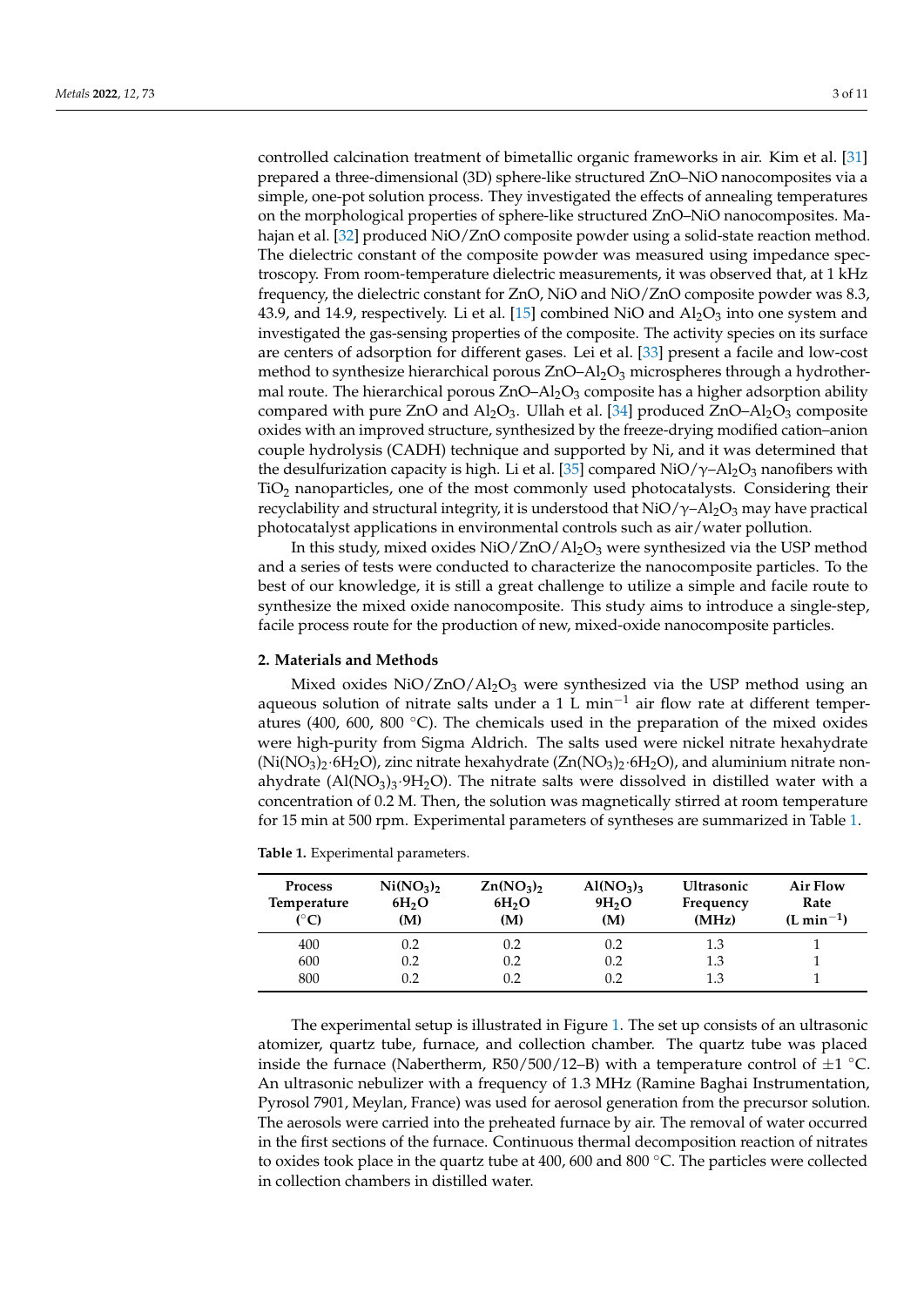<span id="page-4-0"></span>

**Figure 1.** General view of the experimental setup.

diffractometer (XRD: Rigaku MiniFlex, Tokyo, Japan), using Cu K $_\alpha$  radiation ( $\lambda$  = 1.5405 Å). The samples were scanned in the 2 $\theta$  range of 5–90°. The step angle and scan speed were kept at 0.02° and 2° min<sup>-1</sup>. Morphology investigations of the specimens were inspected The thermodynamics of the decomposition reaction of metal nitrates were investigated by HSC Chemistry software (HSC Chemistry 10, Metso Outotec, Helsinki, Finland). The crystal structures of the synthesized  $NiO/ZnO/Al<sub>2</sub>O<sub>3</sub>$  were analysed with an X-ray with scanning electron microscopy (SEM: FESEM; JSM 7000F, JEOL Ltd., Tokyo, Japan). The working distance of the samples from the tip of the electron gun and the accelerating voltage was adjusted to 10–15 mm and 5 kV, respectively. Energy dispersive X-ray spectroscopy (EDS: Oxford INCA, Abingdon, UK) was also used to investigate the chemical composition of mixed oxides. Raman spectrums of mixed oxides NiO/ZnO/Al<sub>2</sub>O<sub>3</sub> composite specimens were measured using Raman spectrometer (Horiba HR800UV, Kyoto, Japan) equipped with a 632 nm laser for sample excitation.

## **3. Results and Discussion**

## *3.1. Thermodynamic Analysis*

‒ (∆G◦ ), the reaction equilibrium constant and reaction equilibrium amounts were computed ∆ by HSC Chemistry software for the temperature range of 0–1000 ◦C. In spray pyrolysis, The possible reaction equations during the decomposition of metal nitrates to mixed metal oxide particles were assumed as shown in Equations (1)–(3). The Gibb's free energy aerosol droplets of the dissolved salts are carried into the furnace. When the droplets meet the hot zone, the salt precipitates due to the evaporation of solvent, which is water, and then pyrolysis reactions take place. Thus, the reaction thermodynamic was calculated using metal salts. Figure [2](#page-5-0) shows the changes in the Gibbs free energies and the logarithmic values of reaction equilibrium constant (Kp; partial pressure of reaction products divided by partial pressure of reactants in equilibrium condition) as a function of temperature.

$$
2Ni(NO3)2·6H2O \to 2NiO + 4NO2(g) + 12H2O + O2(g)
$$
 (1)

$$
2Zn(NO3)2·6H2O \to 2ZnO + 4NO2(g) + 12H2O + O2(g)
$$
 (2)

$$
2Al(NO_3)_3.6H_2O \to Al_2O_3 + 6NO_{2(g)} + 12H2O + 3/2O_{2(g)}
$$
 (3)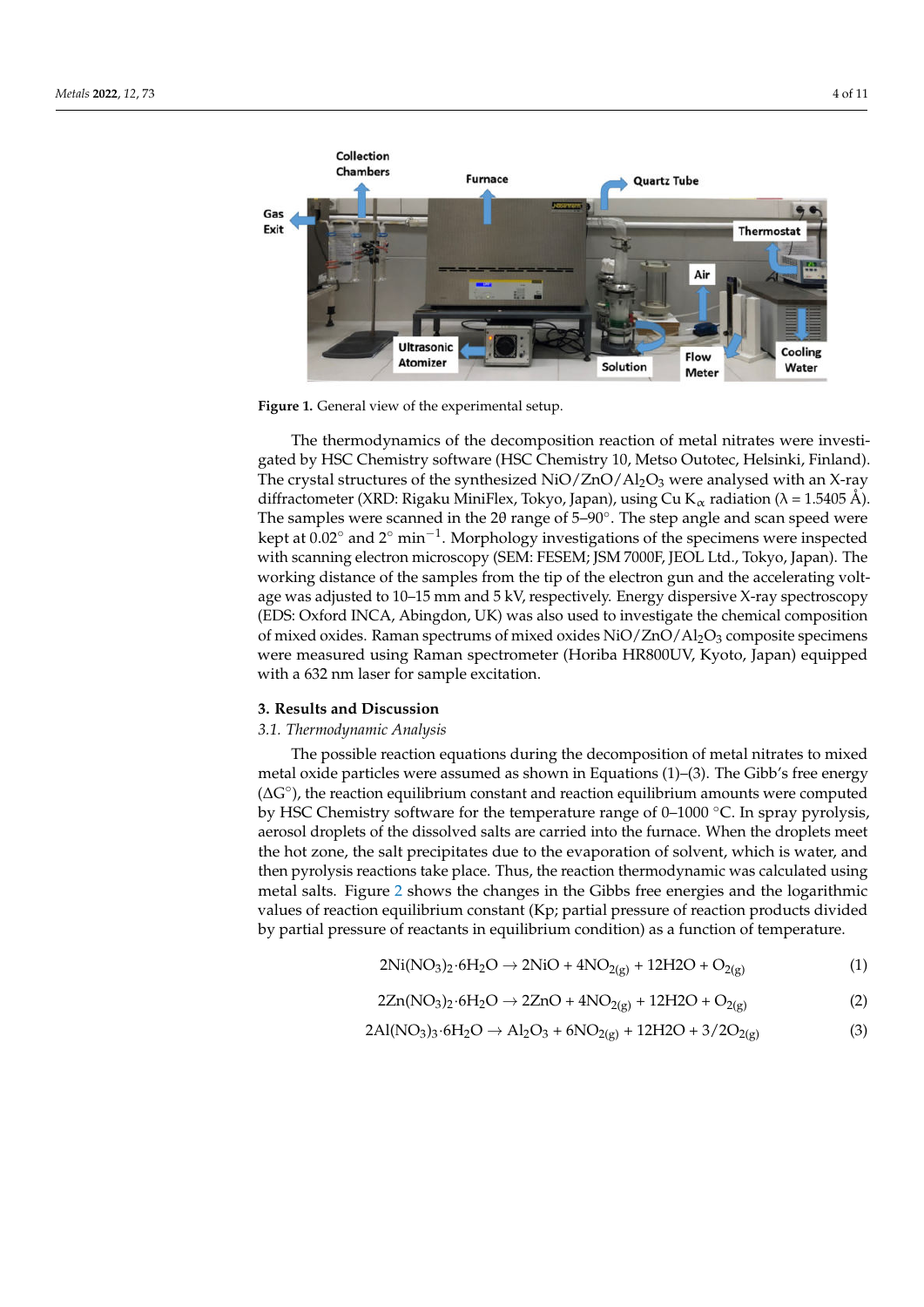<span id="page-5-0"></span>

At the chosen reaction temperatures, the Gibbs free energies for the decomposition of Al-, Zn- and Ni- nitrate salts to their oxides obtain negative values at temperatures above 185, 220 and 314 ◦C, respectively. Considering the continuous gas flow and their effect on removing the gas reaction products around the nucleated particles, the obtained reactions are spontaneous at the chosen process temperatures.

The changes in reaction equilibrium amounts caused by an elevation of temperature are given in Figure [3.](#page-5-1) According to the thermodynamic results, the formation of  $A<sub>1</sub>O<sub>3</sub>$ starts at a lower temperature than the others, and ZnO nucleation follows. In a tube furnace, as used in the experiments, there is a slight temperature gradient from the entry into the inner zone. Thus,  $Al_2O_3$  should primarily nucleate, and the following decompositions of metal salts can lead to the formation of metal (zinc and nickel) aluminates.

<span id="page-5-1"></span>

**Figure 3.** (**a**) Calculated reaction equilibrium amounts for decomposition reactions of metal nitrates. (**b**) Shows the magnified region of the graphic (**a**) (between Equilibrium amounts, kmol 0.00–1.00).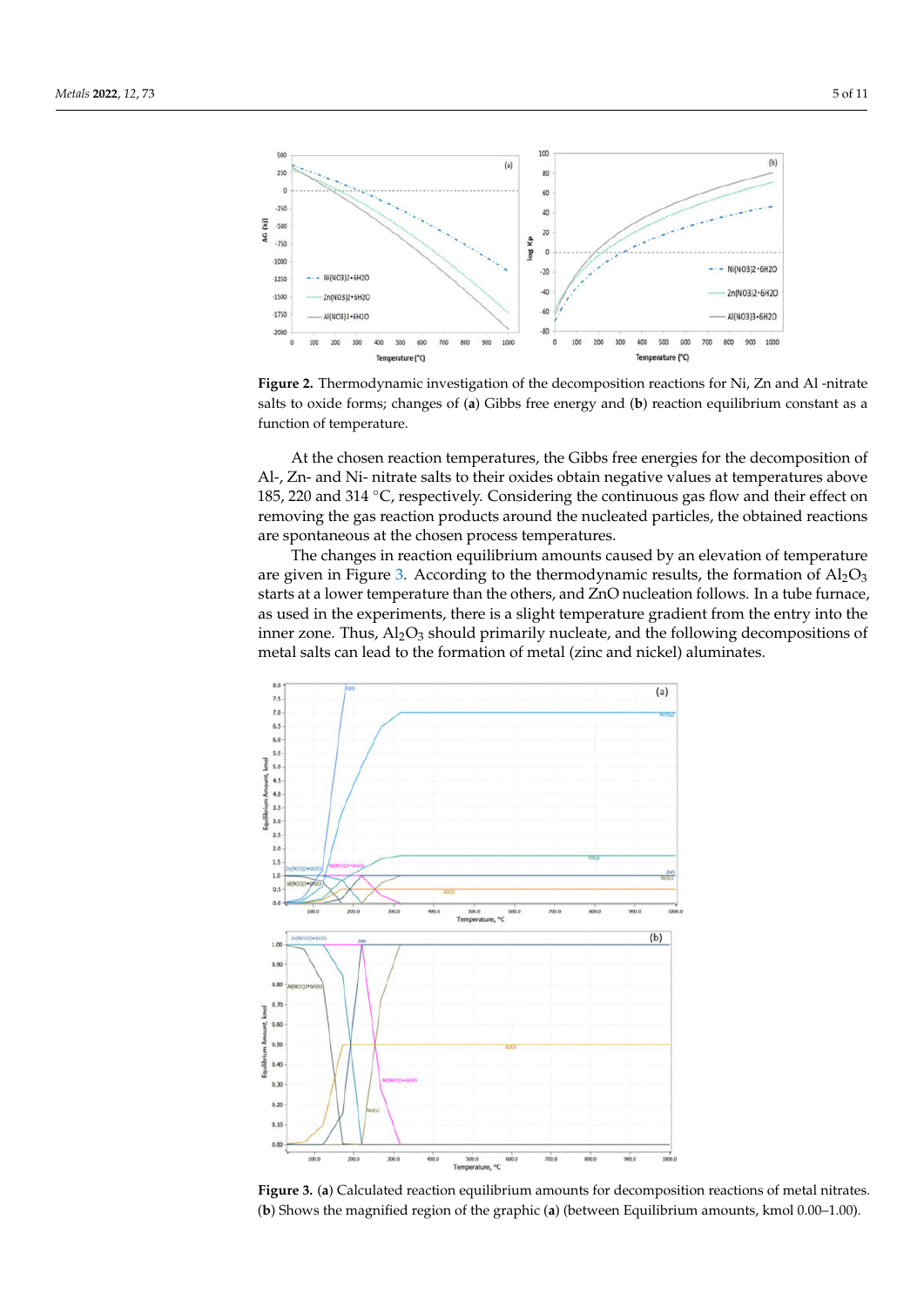

#### *3.2. XRD Analysis*

The XRD patterns of samples via produced at different temperatures are shown in Figure [4.](#page-6-0) X'Pert Highscore Plus was used to assign the phases. The diffraction peaks of mixed oxides were identified and assigned to crystalline alumina  $(A_2O_3)$ , a cubic Ni $A_2O_4$ (space group: Fd-3m) and a cubic  $ZnAl<sub>2</sub>O<sub>4</sub>$  (space group: Fd-3m).

<span id="page-6-0"></span>

**Figure 4.** XRD patterns of mixed oxides NiO/ZnO/Al<sub>2</sub>O<sub>3</sub> obtained with different reaction temperature: (**a**) 400 ◦C; (**b**) 600 ◦C; (**c**) 800 ◦C.

The peaks of the  $\text{Al}_2\text{O}_3$  were the hkl reflection of 010 and 021 at 20 of 11.09° and 23.68°,  $A<sub>1</sub>O<sub>3</sub>$  peaks' positions were identified by comparing with JCPDS file No. 00-046-1215. respectively.  $ZnAl_2O_4$  peaks' positions were identified by comparison with JCPDS file No. 00-005-0669. The characteristic peaks at 2θ of 31.2°, 36.75°, 44.7°, 49.1°, 55.6°, 59.3°, and 65.3◦ are corresponding to (220), (311), (400), (331), (422), (511), and (440) diffraction planes [\[18,](#page-10-5)[36,](#page-10-23)[37\]](#page-10-24). The peaks of the  $ZnAl_2O_4$  were the hkl reflection of 311 and 440. NiAl<sub>2</sub>O<sub>4</sub> peaks' positions were identified by comparison with the diffraction data from the JCPDS file No. 10-0339. The major peaks for a cubic phase  $NiAl<sub>2</sub>O<sub>4</sub>$  (space group Fd-3m) were the hkl reflections of 311, 400, 422 and 440 [ $17,38-40$  $17,38-40$  $17,38-40$ ]. The peaks at 20 of 36.28°, 42.70°, 55.9<sup>°</sup> and 62.4<sup>°</sup> represent NiAl<sub>2</sub>O<sub>4</sub>. It was noted that the peaks of ZnAl<sub>2</sub>O<sub>4</sub> and NiAl<sub>2</sub>O<sub>4</sub> were shifted to slightly lower 2θ values compared to those of stoichiometric  $ZnAl_2O_4$  and  $NiAl<sub>2</sub>O<sub>4</sub>$ . This indicated that spinel in obtained nanocomposites was non-stoichiometric. When the reaction temperature was increasing, the diffraction peaks of the samples were slightly expanded (Figure [4\)](#page-6-0). For  $NiAl<sub>2</sub>O<sub>4</sub>$  and  $ZnAl<sub>2</sub>O<sub>4</sub>$  samples, no peak characteristics of NiO and ZnO were seen, indicating the fine dispersion of these species on the  $NiAl<sub>2</sub>O<sub>4</sub>$ and  $ZnAl<sub>2</sub>O<sub>4</sub>$  supports, respectively, or a possible overlap with the supports' diffraction peaks [\[41\]](#page-11-1).

#### *3.3. SEM Analysis*

SEM–EDS results of mixed oxides  $NiO/ZnO/Al_2O_3$  particles, which were produced at different temperatures (400–800 °C) from initial solutions at 0.2 M concentration, are shown in Figure [5.](#page-7-0)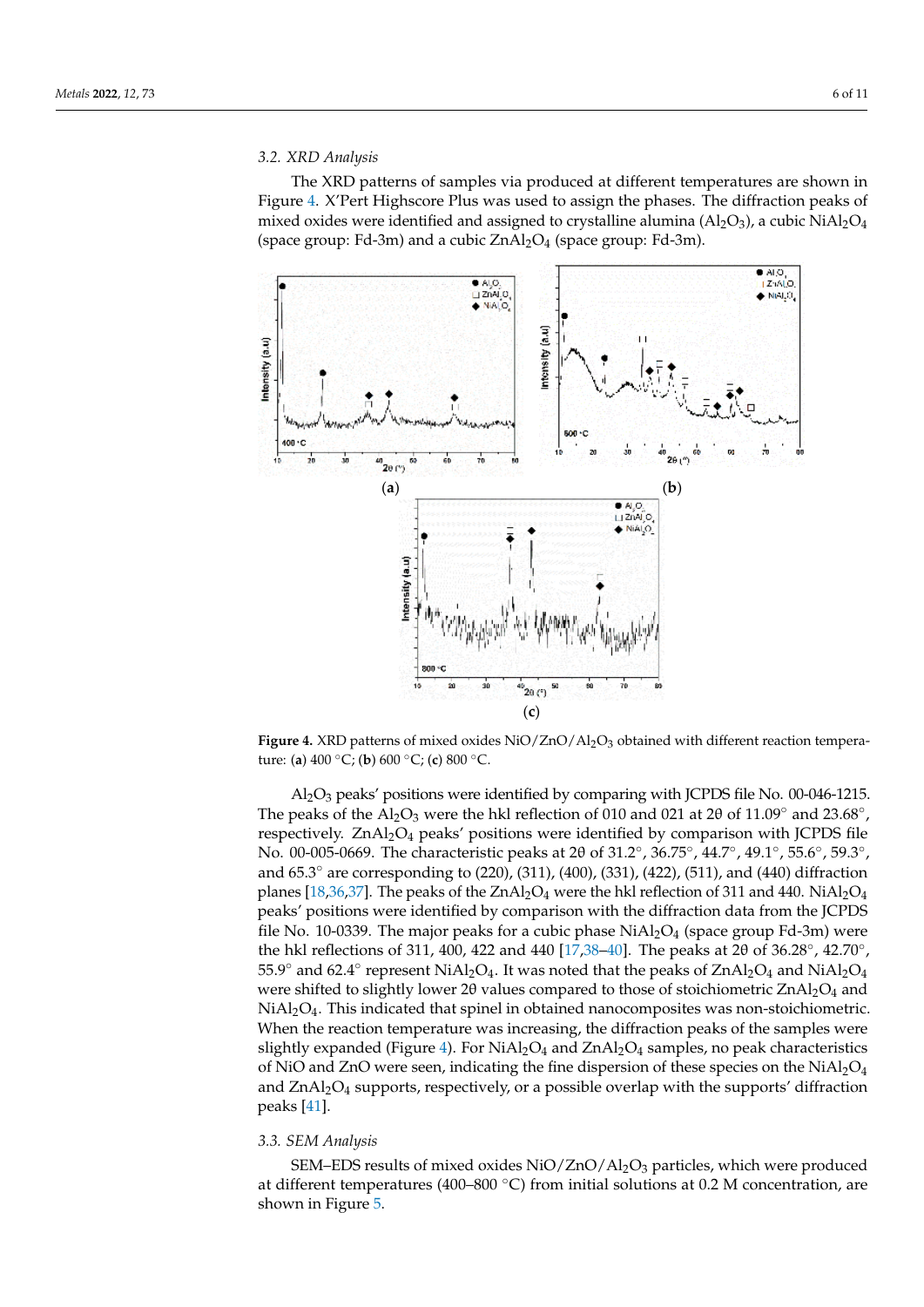<span id="page-7-0"></span>

**Figure 5.** SEM results of the NiO/ZnO/Al2O<sup>3</sup> particles: (**a**) ×10,000; (**b**) ×20,000 magnification for the samples of 400 °C; (**c**) ×10,000; (**d**) ×20,000 magnification for the samples of 600 °C; (**e**) ×10,000; (**f**)  $\times$  20,000 magnification for the samples of 800  $^{\circ}$ C.

The SEM images show the mixed oxide particles of nearly spherical and some foliated shapes. The size of the particles also varies: primary particles are in the nano range, and submicron size particles are obtained by the aggregation of primary particles. The significant reason for this difference is the temperature effects on aerosol droplets, decomposition reaction and sintering [\[42](#page-11-2)[,43\]](#page-11-3). Additionally, particle formation starts with the nucleation of nano-size aerosol droplets, and then secondary particles form by aggregation due to the sintering effect of temperature. A calculation was carried out using the SEM analysis results with the ImageJ program to find the particle size. The results confirmed that the primary particles were nanometer size (Max. = 26.84 nm; Min. = 4.11 nm; Average = 8.65 nm) [\[44\]](#page-11-4). When the images were examined, it was determined that the particles have a foliated morphology at 400 ◦C (Figure [5a](#page-7-0),b). Nearly spherical and hollow particles, which began to reshape through intraparticle sintering, replace the foliated morphology at 600  $^{\circ}$ C (Figure [5c](#page-7-0),d). Starting with the appearance of a very irregular shape, both a spherical and foliated morphology were formed at 800  $^{\circ}$ C (Figure [5e](#page-7-0),f). As the temperature increased, the morphology also changed.

EDS analysis was used to investigate the chemical composition of  $NiO/ZnO/Al_2O_3$ nanoparticles obtained as a result of experimental studies at different temperatures using 0.2 M solution. The existence of nickel, zinc, aluminum and oxygen as elements in EDS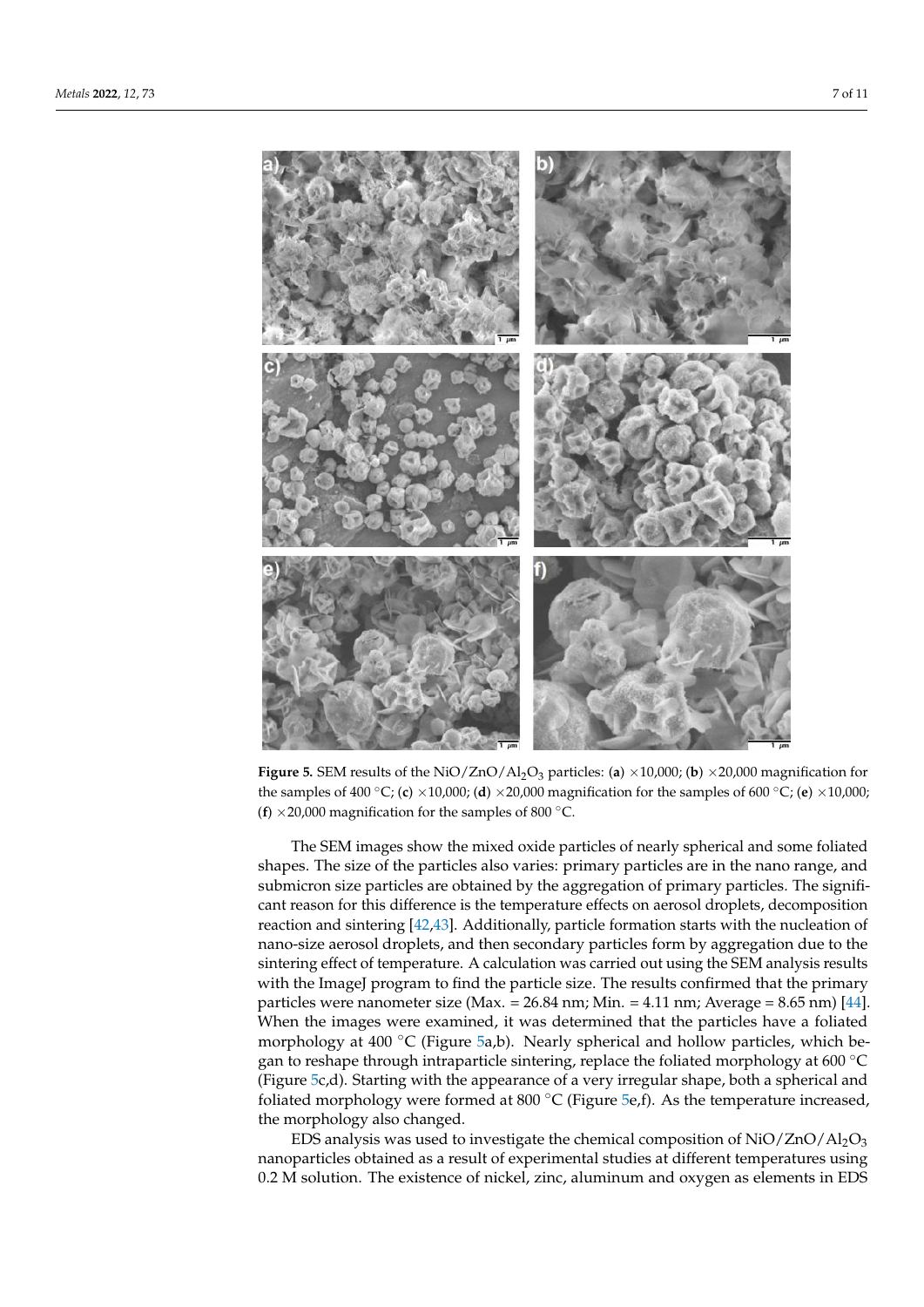results were determined. In addition, no impurities were detected in the synthesized samples. Table [2](#page-8-0) shows the atomic ratios for these analyses.

<span id="page-8-0"></span>

| <b>Table 2.</b> EDS results of $NiO/ZnO/Al_2O_3$ particles produced at different temperatures. |  |  |
|------------------------------------------------------------------------------------------------|--|--|
|------------------------------------------------------------------------------------------------|--|--|

| <b>Molarity (M)/Temperature</b>       | Element (Atomic %) |      |      |      |  |
|---------------------------------------|--------------------|------|------|------|--|
| (°C)                                  |                    | Αl   | Ni   | Zn   |  |
| $0.2~\mathrm{M}/400~^\circ\mathrm{C}$ | 63.5               | 7.8  | 18.0 | 10.7 |  |
| 0.2 M/600 °C                          | 59.2               | 10.2 | 18.3 | 12.3 |  |
| $0.2~\mathrm{M}/800~^\circ\mathrm{C}$ | 58.7               | 9.1  | 171  | 15.1 |  |

#### *3.4. Raman Analysis*

Figure [6](#page-8-1) shows the results of Raman analyses of  $NiO/ZnO/Al<sub>2</sub>O<sub>3</sub>$  nanoparticles produced at 0.2 M from the initial solutions at different temperatures (400, 600, 800 °C).

<span id="page-8-1"></span>

**Figure 6.** Raman spectra of mixed oxides NiO/ZnO/Al<sub>2</sub>O<sub>3</sub> were obtained with different process temperatures: (**a**) 400 ◦C; (**b**) 600 ◦C; (**c**) 800 ◦C.

bands in the range 400–700 cm<sup>-1</sup> [\[45\]](#page-11-5). A relatively strong absorption band corresponding  $\sim$ 537 cm<sup>-1</sup> and  $\sim$ 600 cm<sup>-1</sup> (Figure [6\)](#page-8-1). NiO has typical emission peaks at  $\sim$ 1000-1100 cm<sup>-1</sup> It is well known that the infrared spectra of spinels are characterized by absorption to the stretching vibration of the atom in the tetrahedral oxygen environment was located at showing the vibrations occur among Ni–O [\[39\]](#page-11-6). Then, the Raman peak of spinels strongly increases at 600 ◦C and 800 ◦C, and NiO vibrations decrease and disappear. Increasing the process temperature explains the order of magnitude increase in the Raman signal. The Raman peaks support the observation of the coexistence of  $NiAl<sub>2</sub>O<sub>4</sub>$  and  $ZnAl<sub>2</sub>O<sub>4</sub>$  phases, as reported in the XRD analysis.

#### **4. Conclusions**

The present work primarily focuses on the production of mixed oxides  $NiO/ZnO/Al<sub>2</sub>O<sub>3</sub>$ nanocomposite particles via the USP method. Secondly, the influence of temperature on both structural and morphology properties of particles was studied.  $NiO/ZnO/Al_2O_3$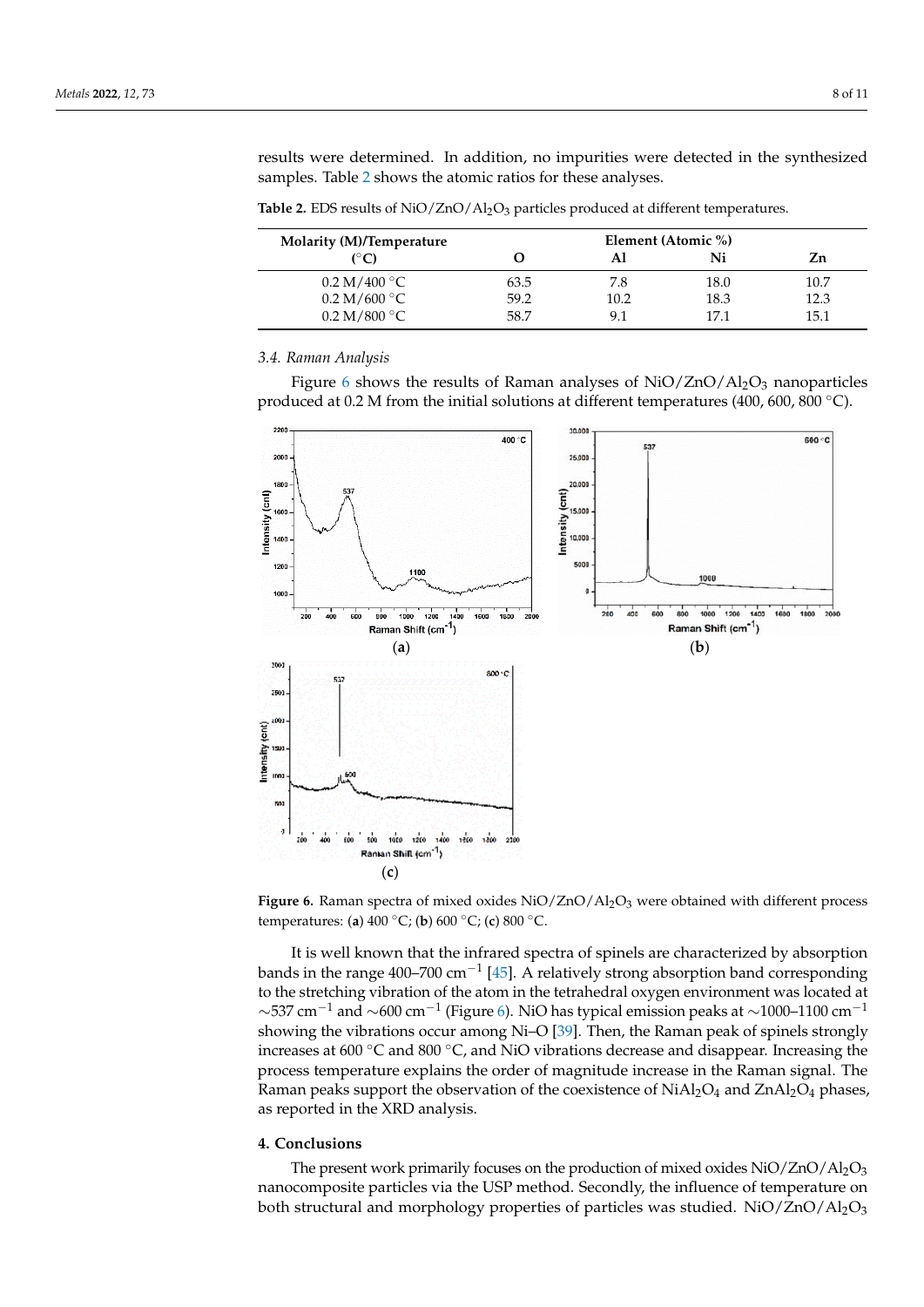nanocomposite particles were synthesized in a single step and used a non-cost carrier gas of air in the system. The X-ray diffraction pattern indicated an  $Al_2O_3$  phase, NiO– $Al_2O_3$  systems with spinel phase  $NiAl<sub>2</sub>O<sub>4</sub>$ , and  $ZnO<sub>4</sub>l<sub>2</sub>O<sub>3</sub>$  systems with spinel-phase  $ZnAl<sub>2</sub>O<sub>4</sub>$  [\[13\]](#page-10-0). SEM and EDS analyses clearly showed the submicron sized nearly spherical and leafy morphology particles containing Ni, Zn, Al and O elements. It has been determined that the produced  $NiO/ZnO/Al_2O_3$  nanocomposite particles are composed of primary and secondary particles. The primary particles are nanometer-size (Max.  $= 26.84$  nm; Min.  $= 4.11$  nm; Average  $= 8.65$  nm). On the other hand, with increasing temperature, the sintering and agglomeration mechanism had the most important effect on particle size and morphology. The optimum operating parameters for  $NiO/ZnO/Al<sub>2</sub>O<sub>3</sub>$  were determined and the process temperature was  $600\degree$ C. According to the results of the Raman analysis at  $400\text{ °C}$ , a full conversion did not occur and the presence of NiO was detected. However, no phases other than  $NiAl<sub>2</sub>O<sub>4</sub>$  and  $ZnAl<sub>2</sub>O<sub>4</sub>$  were found at 600 °C and 800 °C. For this reason, since conversion is achieved at a lower temperature of 600  $^{\circ}$ C, it is more advantageous in terms of cost and provides optimum conditions. This study opens up a promising route for high-quality  $NiO/ZnO/Al<sub>2</sub>O<sub>3</sub>$ , as well as various other mixed-oxide nanocomposites.

**Author Contributions:** Conceptualization, D.Y.Ö. and S.G.; methodology, D.Y.Ö. and S.G.; investigation, D.Y.Ö.; writing—original draft preparation, D.Y.Ö., S.G., B.E. and S.S.; supervision, S.G., S.S. and B.F. All authors have read and agreed to the published version of the manuscript.

**Funding:** This research received no external funding.

**Institutional Review Board Statement:** Not applicable.

**Informed Consent Statement:** Not applicable.

**Data Availability Statement:** Data is contained within the article.

**Acknowledgments:** Authors would like to thank; Gültekin Göller, Kür¸sat Kazmanlı, Fatma Ünal and Hüseyin Sezer for XRD, SEM–EDS and Raman analyses.

**Conflicts of Interest:** The authors declare no conflict of interest.

# **References**

- <span id="page-9-0"></span>1. Hussain, F.; Hojjati, M.; Okamoto, M.; Gorga, R.E. Review article: Polymer-matrix Nanocomposites, Processing, Manufacturing, and Application: An Overview. *J. Compos. Mater.* **2006**, *40*, 1511–1575. [\[CrossRef\]](http://doi.org/10.1177/0021998306067321)
- <span id="page-9-1"></span>2. Ravichandran, K.; Praseetha, P.K.; Arun, T.; Gobalakrishnan, S. Chapter 6—Synthesis of Nanocomposites, Synthesis of Inorganic Nanomaterials Advances and Key Technologies. In *Micro and Nano Technologies*; Bhagyaraj, S.M., Oluwafemi, O.S., Kalarikkal, N., Thomas, S., Eds.; Woodhead Publishing: Swaston, UK, 2018; pp. 141–168. [\[CrossRef\]](http://doi.org/10.1016/B978-0-08-101975-7.00006-3)
- <span id="page-9-2"></span>3. Juma, A.O.; Matibini, A. Synthesis and structural analysis of ZnO-NiO mixed oxide nanocomposite prepared by homogeneous precipitation. *Ceram. Int.* **2017**, *43*, 15424–15430. [\[CrossRef\]](http://doi.org/10.1016/j.ceramint.2017.08.085)
- <span id="page-9-3"></span>4. Juma, A.O.; Arbab, E.A.; Muiva, C.; Lepodise, L.M.; Mola, G.T. Synthesis and characterization of CuO-NiO-ZnO mixed metal oxide nanocomposite. *J. Alloy. Compd.* **2017**, *723*, 866–872. [\[CrossRef\]](http://doi.org/10.1016/j.jallcom.2017.06.288)
- <span id="page-9-4"></span>5. Loos, M. Nanoscience and Nanotechnology. In *Carbon Nanotube Reinforced Composites*; CNR Polymer Science and Technology; Elsevier BV: Amsterdam, The Netherlands, 2015; pp. 1–36.
- <span id="page-9-5"></span>6. El-Nabarawy, T.; Attia, A.; Alaya, M. Effect of thermal treatment on the structural, textural and catalytic properties of the ZnO-Al2O<sup>3</sup> system. *Mater. Lett.* **1995**, *24*, 319–325. [\[CrossRef\]](http://doi.org/10.1016/0167-577X(95)00101-8)
- <span id="page-9-6"></span>7. Sajid, S.; Elseman, A.M.; Huang, H.; Ji, J.; Dou, S.; Jiang, H.; Liu, X.; Wei, D.; Cui, P.; Li, M. Breakthroughs in NiOx-HTMs towards stable, low-cost and efficient perovskite solar cells. *Nano Energy* **2018**, *51*, 408–424. [\[CrossRef\]](http://doi.org/10.1016/j.nanoen.2018.06.082)
- <span id="page-9-7"></span>8. Goel, R.; Jha, R.; Bhushan, M.; Bhardwaj, R.; Ravikant, C. Hydrothermally synthesized nickel oxide (NiO) nano petals. In *Materials Today: Proceedings*; Elsevier BV: Amsterdam, The Netherlands, 2021.
- <span id="page-9-8"></span>9. Sharma, R.K.; Kumar, D.; Ghose, R. Synthesis of nanocrystalline ZnO–NiO mixed metal oxide powder by homogeneous precipitation method. *Ceram. Int.* **2016**, *42*, 4090–4098. [\[CrossRef\]](http://doi.org/10.1016/j.ceramint.2015.11.081)
- <span id="page-9-9"></span>10. Khudiar, S.S.; Mutlak, F.A.-H.; Nayef, U.M. Synthesis of ZnO nanostructures by hydrothermal method deposited on porous silicon for photo-conversion application. *Optik* **2021**, *247*, 167903. [\[CrossRef\]](http://doi.org/10.1016/j.ijleo.2021.167903)
- <span id="page-9-10"></span>11. Tari, O.; Aronne, A.; Addonizio, M.L.; Daliento, S.; Fanelli, E.; Pernice, P. Sol–gel synthesis of ZnO transparent and conductive films: A critical approach. *Sol. Energy Mater. Sol. Cells* **2012**, *105*, 179–186. [\[CrossRef\]](http://doi.org/10.1016/j.solmat.2012.06.016)
- <span id="page-9-11"></span>12. Tawale, J.; Dey, K.; Pasricha, R.; Sood, K.; Srivastava, A. Synthesis and characterization of ZnO tetrapods for optical and antibacterial applications. *Thin Solid Films* **2010**, *519*, 1244–1247. [\[CrossRef\]](http://doi.org/10.1016/j.tsf.2010.08.077)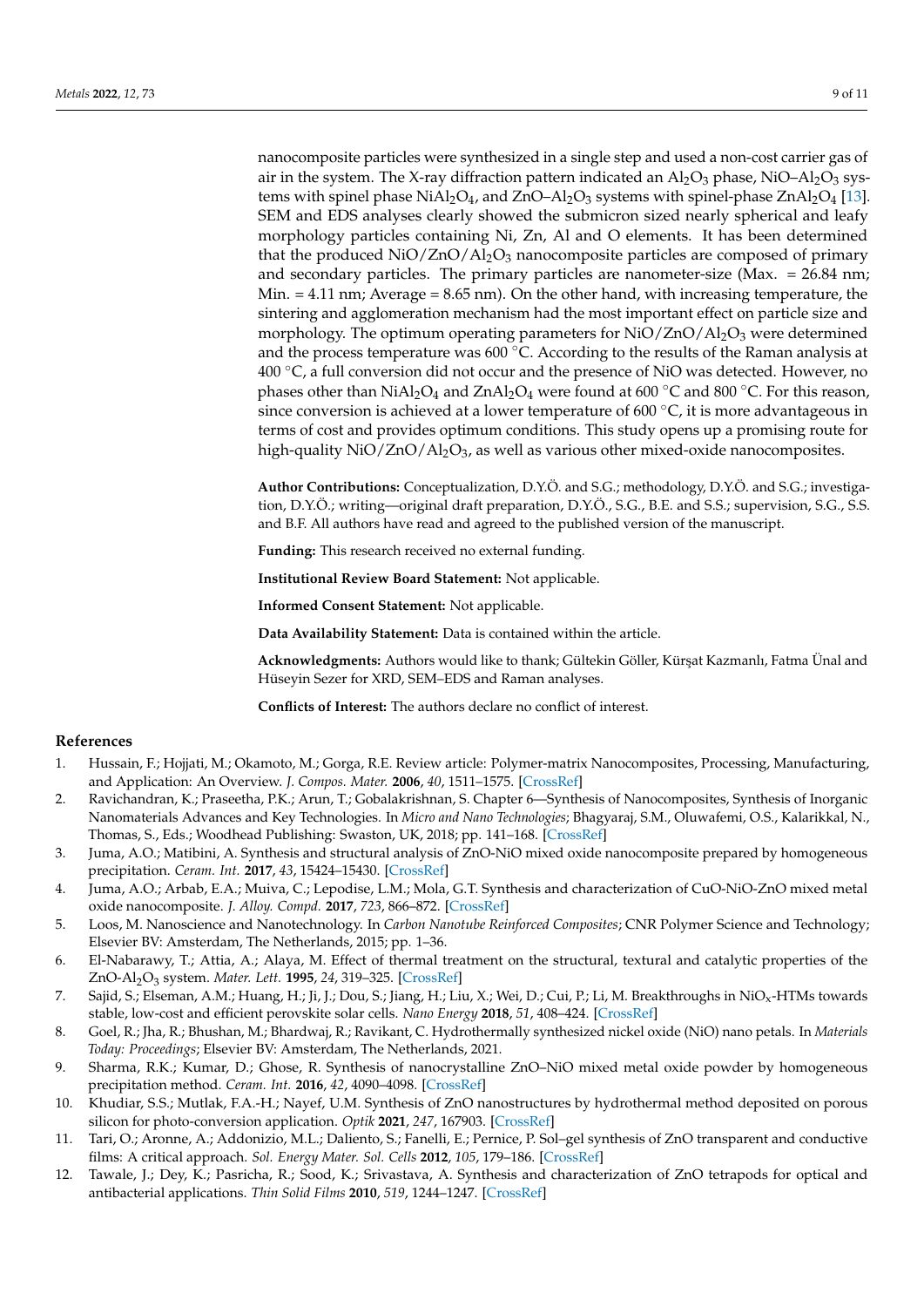- <span id="page-10-0"></span>13. Mohammed, A.A.; Khodair, Z.T.; Khadom, A.A. Preparation and investigation of the structural properties of  $\alpha$ -Al<sub>2</sub>O<sub>3</sub> nanoparticles using the sol-gel method. *Chem. Data Collect.* **2020**, *29*, 100531. [\[CrossRef\]](http://doi.org/10.1016/j.cdc.2020.100531)
- <span id="page-10-1"></span>14. Yadav, S.K.; Jeevanandam, P. Synthesis of NiO–Al<sub>2</sub>O<sub>3</sub> nanocomposites by sol–gel process and their use as catalyst for the oxidation of styrene. *J. Alloy. Compd.* **2014**, *610*, 567–574. [\[CrossRef\]](http://doi.org/10.1016/j.jallcom.2014.05.059)
- <span id="page-10-2"></span>15. Li, X.; Mu, Z.; Hu, J.; Cui, Z. Gas sensing characteristics of composite NiO/Al2O<sup>3</sup> for 2-chloroethanol at low temperature. *Sens. Actuators B Chem.* **2016**, *232*, 143–149. [\[CrossRef\]](http://doi.org/10.1016/j.snb.2016.03.065)
- <span id="page-10-3"></span>16. Saedy, S.; Haghighi, M.; Amirkhosrow, M. Hydrothermal synthesis and physicochemical characterization of CuO/ZnO/Al2O<sup>3</sup> nanopowder. Part I: Effect of crystallization time. *Particuology* **2012**, *10*, 729–736. [\[CrossRef\]](http://doi.org/10.1016/j.partic.2012.05.001)
- <span id="page-10-4"></span>17. Zygmuntowicz, J.; Wiecińska, P.; Miazga, A.; Konopka, K. Characterization of composites containing NiAl<sub>2</sub>O<sub>4</sub> spinel phase from Al2O3/NiO and Al2O3/Ni systems. *J. Therm. Anal. Calorim.* **2016**, *125*, 1079–1086. [\[CrossRef\]](http://doi.org/10.1007/s10973-016-5357-2)
- <span id="page-10-5"></span>18. Macedo, H.P.D.; Medeiros, R.L.B.D.A.; Medeiros, A.L.D.; Oliveira, Â.A.S.D.; Figueredo, G.P.D.; Melo, M.A.D.F.; Melo, D.M.D.A. Characterization of ZnAl<sub>2</sub>O<sub>4</sub> Spinel Obtained by Hydrothermal and Microwave Assisted Combustion Method: A Comparative Study. *Mater. Res.* **2017**, *20*, 29–33. [\[CrossRef\]](http://doi.org/10.1590/1980-5373-mr-2016-0977)
- <span id="page-10-6"></span>19. Zhang, L.; Yan, J.; Zhou, M.; Yang, Y.; Liu, Y.-N. Fabrication and photocatalytic properties of spheres-in-spheres ZnO/ZnAl2O<sup>4</sup> composite hollow microspheres. *Appl. Surf. Sci.* **2013**, *268*, 237–245. [\[CrossRef\]](http://doi.org/10.1016/j.apsusc.2012.12.069)
- <span id="page-10-7"></span>20. Crisan, M.; Zaharescu, M.; Kumari, V.D.; Subrahmanyam, M.; Crişan, D.; DrĂgan, N.; Răileanu, M.; Jitianu, M.; Rusu, A.; Sadanandam, G.; et al. Sol–gel based alumina powders with catalytic applications. *Appl. Surf. Sci.* **2011**, *258*, 448–455. [\[CrossRef\]](http://doi.org/10.1016/j.apsusc.2011.08.104)
- <span id="page-10-8"></span>21. Chen, L.; Zhang, F.; Li, G.; Li, X. Effect of Zn/Al ratio of Ni/ZnO-Al<sub>2</sub>O<sub>3</sub> catalysts on the catalytic deoxygenation of oleic acid into alkane. *Appl. Catal. A Gen.* **2017**, *529*, 175–184. [\[CrossRef\]](http://doi.org/10.1016/j.apcata.2016.11.012)
- <span id="page-10-9"></span>22. Lin, F.; Nordlund, D.; Weng, T.-C.; Moore, R.G.; Gillaspie, D.T.; Dillon, A.C.; Richards, R.M.; Engtrakul, C. Hole Doping in Al-Containing Nickel Oxide Materials to Improve Electrochromic Performance. *ACS Appl. Mater. Interfaces* **2013**, *5*, 301–309. [\[CrossRef\]](http://doi.org/10.1021/am302097b)
- <span id="page-10-10"></span>23. Sonawane, G.H.; Patil, S.P.; Sonawane, S.H. Chapter 1-Nanocomposites and Its Applications, Applications of Nanomaterials. In *Micro and Nano Technologies*; Bhagyaraj, S.M., Oluwafemi, O.S., Kalarikkal, N., Thomas, S., Eds.; Woodhead Publishing: Sawston, UK, 2018; pp. 1–22.
- <span id="page-10-11"></span>24. Messing, G.L.; Zhang, S.-C.; Jayanthi, G.V. Ceramic Powder Synthesis by Spray Pyrolysis. *J. Am. Ceram. Soc.* **1993**, *76*, 2707–2726. [\[CrossRef\]](http://doi.org/10.1111/j.1151-2916.1993.tb04007.x)
- <span id="page-10-12"></span>25. Hsieh, H.-C.; Yu, J.; Rwei, S.-P.; Lin, K.-F.; Shih, Y.-C.; Wang, L. Ultra-compact titanium oxide prepared by ultrasonic spray pyrolysis method for planar heterojunction perovskite hybrid solar cells. *Thin Solid Films* **2018**, *659*, 41–47. [\[CrossRef\]](http://doi.org/10.1016/j.tsf.2018.05.002)
- <span id="page-10-13"></span>26. Ouhaibi, A.; Ghamnia, M.; Dahamni, M.; Heresanu, V.; Fauquet, C.; Tonneau, D. The effect of strontium doping on structural and morphological properties of ZnO nanofilms synthesized by ultrasonic spray pyrolysis method. *J. Sci. Adv. Mater. Devices* **2018**, *3*, 29–36. [\[CrossRef\]](http://doi.org/10.1016/j.jsamd.2018.01.004)
- <span id="page-10-14"></span>27. Lu, Y.; Ma, Y.; Ma, S.; Yan, S. Hierarchical heterostructure of porous NiO nanosheets on flower-like ZnO assembled by hexagonal nanorods for high-performance gas sensor. *Ceram. Int.* **2017**, *43*, 7508–7515. [\[CrossRef\]](http://doi.org/10.1016/j.ceramint.2017.03.032)
- <span id="page-10-15"></span>28. Kaur, N.; Zappa, D.; Ferroni, M.; Poli, N.; Campanini, M.; Negrea, R.; Comini, E. Branch-like NiO/ZnO heterostructures for VOC sensing. *Sens. Actuators B Chem.* **2018**, *262*, 477–485. [\[CrossRef\]](http://doi.org/10.1016/j.snb.2018.02.042)
- <span id="page-10-16"></span>29. Zhu, L.; Zeng, W.; Yang, J.; Li, Y. One-step hydrothermal fabrication of nanosheet-assembled NiO/ZnO microflower and its ethanol sensing property. *Ceram. Int.* **2018**, *44*, 19825–19830. [\[CrossRef\]](http://doi.org/10.1016/j.ceramint.2018.07.240)
- <span id="page-10-17"></span>30. Li, J.; Yan, D.; Hou, S.; Lu, T.; Yao, Y.; Chua, D.H.; Pan, L. Metal-organic frameworks derived yolk-shell ZnO/NiO microspheres as high-performance anode materials for lithium-ion batteries. *Chem. Eng. J.* **2018**, *335*, 579–589. [\[CrossRef\]](http://doi.org/10.1016/j.cej.2017.10.183)
- <span id="page-10-18"></span>31. Kim, K.H.; Yoshihara, Y.; Abe, Y.; Kawamura, M.; Kiba, T. Morphological characterization of sphere-like structured ZnO-NiO nanocomposites with annealing temperatures. *Mater. Lett.* **2016**, *186*, 364–367. [\[CrossRef\]](http://doi.org/10.1016/j.matlet.2016.10.052)
- <span id="page-10-19"></span>32. Mahajan, A.; Deshpande, P.; Butee, S. Synthesis and characterization of NiO/ZnO composite prepared by solid-state reaction method. In *Materials Today: Proceedings*; Elsevier BV: Amsterdam, The Netherlands, 2021. [\[CrossRef\]](http://doi.org/10.1016/j.matpr.2021.09.279)
- <span id="page-10-20"></span>33. Lei, C.; Pi, M.; Xu, D.; Jiang, C.; Cheng, B. Fabrication of hierarchical porous ZnO-Al<sub>2</sub>O<sub>3</sub> microspheres with enhanced adsorption performance. *Appl. Surf. Sci.* **2017**, *426*, 360–368. [\[CrossRef\]](http://doi.org/10.1016/j.apsusc.2017.07.095)
- <span id="page-10-21"></span>34. Ullah, R.; Bai, P.; Wu, P.; Etim, U.; Zhang, Z.; Han, D.; Subhan, F.; Ullah, S.; Rood, M.; Yan, Z. Superior performance of freeze-dried Ni/ZnO-Al2O<sup>3</sup> adsorbent in the ultra-deep desulfurization of high sulfur model gasoline. *Fuel Process. Technol.* **2017**, *156*, 505–514. [\[CrossRef\]](http://doi.org/10.1016/j.fuproc.2016.10.022)
- <span id="page-10-22"></span>35. Li, B.; Yuan, H.; Yang, P.; Yi, B.; Zhang, Y. Fabrication of the composite nanofibers of NiO/ $\gamma$ -Al $_2$ O $_3$  for potential application in photocatalysis. *Ceram. Int.* **2016**, *42*, 17405–17409. [\[CrossRef\]](http://doi.org/10.1016/j.ceramint.2016.08.040)
- <span id="page-10-23"></span>36. Battiston, S.; Rigo, C.; Severo, E.D.C.; Mazutti, M.A.; Kuhn, R.C.; Gundel, A.; Foletto, E.L. Synthesis of zinc aluminate (ZnAl $_2\rm O_4$ ) spinel and its application as photocatalyst. *Mater. Res.* **2014**, *17*, 734–738. [\[CrossRef\]](http://doi.org/10.1590/S1516-14392014005000073)
- <span id="page-10-24"></span>37. Du, X.; Li, L.; Zhang, W.; Chen, W.; Cui, Y. Morphology and structure features of  $ZnAl_2O_4$  spinel nanoparticles prepared by matrix-isolation-assisted calcination. *Mater. Res. Bull.* **2015**, *61*, 64–69. [\[CrossRef\]](http://doi.org/10.1016/j.materresbull.2014.10.009)
- <span id="page-10-25"></span>38. Ragupathi, C.; Vijaya, J.J.; Kennedy, L.J. Preparation, characterization and catalytic properties of nickel aluminate nanoparticles: A comparison between conventional and microwave method. *J. Saudi Chem. Soc.* **2017**, *21*, S231–S239. [\[CrossRef\]](http://doi.org/10.1016/j.jscs.2014.01.006)